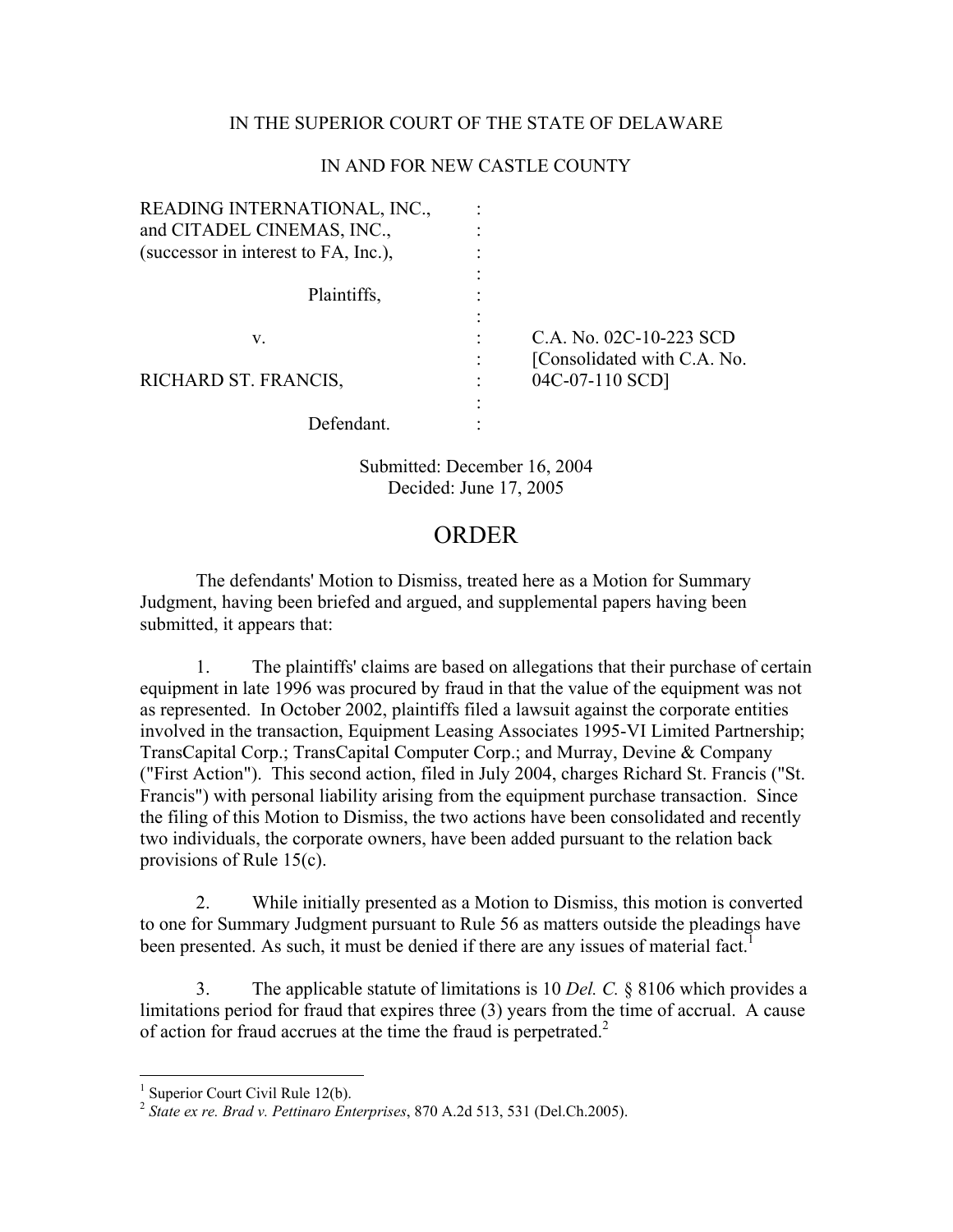4. The allegations in the Complaint set forth a cause of action which was completed in 1996, at the time the equipment was purchased. Thus, this action, commenced in July 2004, is barred unless there is an exception to the application of the three (3) year statute of limitations. Plaintiff argues that that statute of limitations is tolled because St. Francis intentionally concealed material facts.

5. The plaintiffs' complaint carefully describes the chronological sequence of the events involving the equipment. The purchase was in 1997. In January 1999, the Internal Revenue Service ("IRS") made an Information Document Request concerning the transaction.<sup>[3](#page-1-0)</sup> Then in March 2001, the IRS made additional requests for information, focusing on the actual number of computers.<sup>[4](#page-1-1)</sup>

6. The complaint goes on to identify the point in time when the plaintiffs' predecessor, FA, sought to confirm the original value of the computer, the inference being that the IRS investigation required assurance in this regard:

33. On or about March 4, 2001, FA [predecessor corporation to Plaintiffs] asked Robert Jones [a Vice President of Murray Devine, the appraiser retained by plaintiff to verify the value of the computers] to check the consistency of the data contained in Francis' Memorandum against the conclusions reached in Murray Devine's appraisal as to the market value of the Equipment in December 1996, and the residual values of the Equipment in the years 1997-2001. In addition, FA requested that Robert Jones provide the [IRS] with a "unit based valuation of the portfolio," in order to allay any concerns the IRS might have regarding the methodology that Murray Devine had used to appraise the value of the Equipment.<sup>[5](#page-1-2)</sup>

7. The allegations make it clear that Plaintiffs predecessor was on notice as of March 2001, that there was a need to be concerned about the valuation of the computers. Such an inquiry demonstrates that there were facts enough to raise a suspicion. When that occurs, the party is on notice for purposes of the statute of  $limitations<sup>6</sup>$ 

8. At the first deposition of St. Francis, taken December 15, 2003, he was asked whether he told the Murray Devine agent, Robert Jones, the original cost of the computerequipment. He responded: "No. Because I didn't know that."<sup>7</sup> At his second deposition taken June 30, 2004, he responded: "I don't recall actually having said that, but based upon all the documentation that I see with handwritten notes and things, I must have."<sup>[8](#page-1-5)</sup>

 $\frac{1}{3}$  $3$  Amended Complaint, paragraph 28, p. 10

<span id="page-1-1"></span><span id="page-1-0"></span><sup>&</sup>lt;sup>4</sup> Amended Complaint, paragraphs  $30$  and  $31$ , page  $11$ .<br><sup>5</sup> Amended Complaint, paragraph  $33$ , page  $11$ -12.

<span id="page-1-2"></span>

<span id="page-1-3"></span><sup>&</sup>lt;sup>6</sup> Becker v. Hamada, Inc., 455 A.2d 353, 356 (Del. 1982). *See also In Re Dean Witter Partnership* Litigation, 1998 Del. Ch. LEXIS 133 (Del.Ch.).

<span id="page-1-4"></span><sup>&</sup>lt;sup>7</sup> Deposition of Richard St. Francis taken December 15, 2003, p. 65

<span id="page-1-5"></span>Deposition of Richard St. Francis taken June 30, 2004, p. 36.